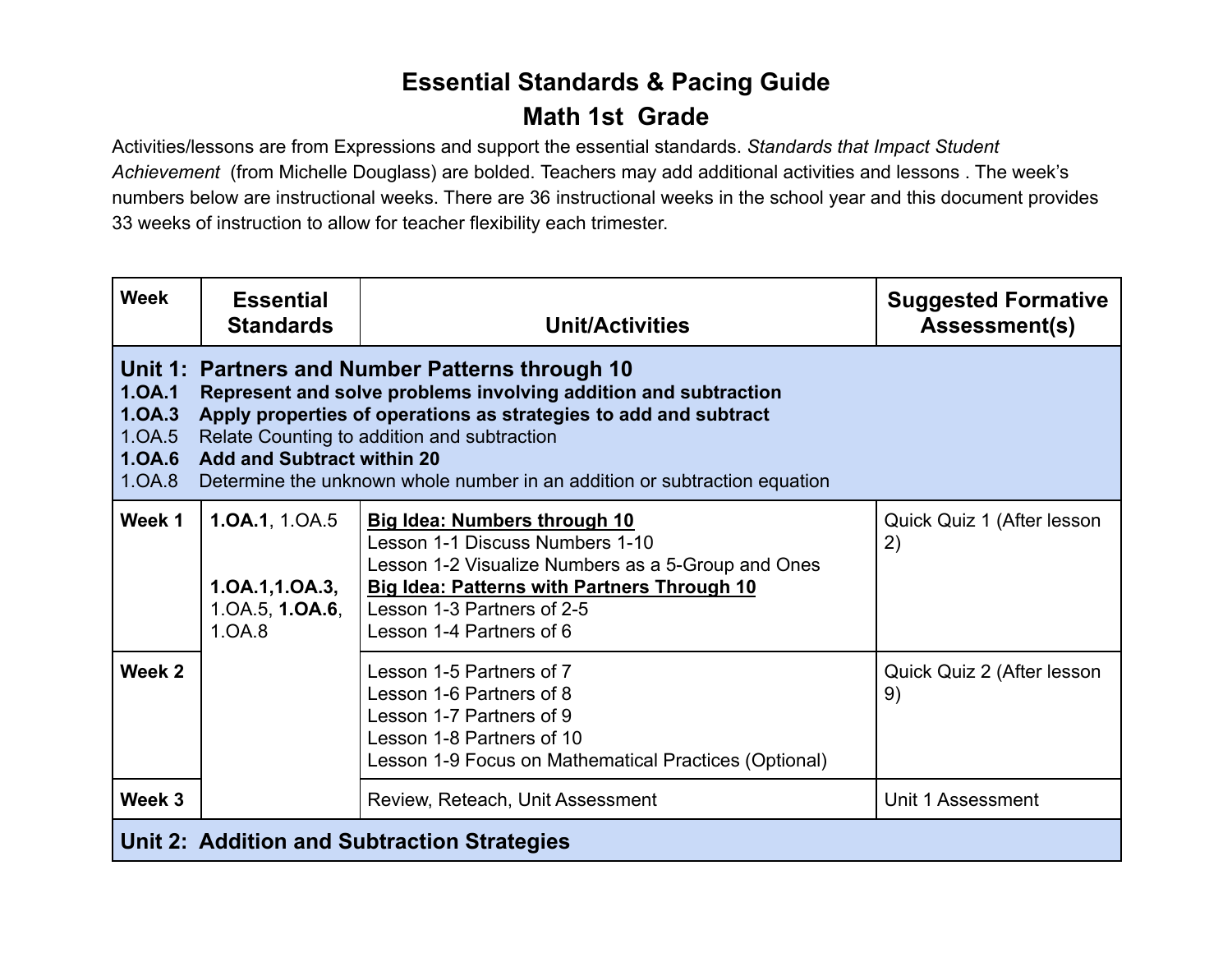| 1.0A.1<br>1.0A.3<br>1.0A.5<br>1.0A.6<br>1.0A.7<br>1.0A.8                                                                        | Represent and solve problems involving addition and subtraction<br>Apply properties of operations as strategies to add and subtract<br>Relate Counting to addition and subtraction<br><b>Add and Subtract within 20</b><br>Understand the meaning of the equal sign,<br>Determine the unknown whole number in an addition or subtraction equation |                                                                                                                                                                                                                              |                                                     |  |
|---------------------------------------------------------------------------------------------------------------------------------|---------------------------------------------------------------------------------------------------------------------------------------------------------------------------------------------------------------------------------------------------------------------------------------------------------------------------------------------------|------------------------------------------------------------------------------------------------------------------------------------------------------------------------------------------------------------------------------|-----------------------------------------------------|--|
| Week 4                                                                                                                          | 1.0A.1,1.0A.6,<br>1.0A.7                                                                                                                                                                                                                                                                                                                          | <b>Big Idea 1: Represent Addition Situations</b><br>Lesson 2-1 Represent Addition<br>Lesson 2-2 Addition with Circle Drawings<br>Lesson 2-3 Addition Equations                                                               |                                                     |  |
| Week 5                                                                                                                          | 1.0A.3, 1.0A.5,<br>1.0A.6, 1.0A.8                                                                                                                                                                                                                                                                                                                 | Lesson 2-4 Addition Equations and Stories<br><b>Big Idea 2: Solve Addition Equations</b><br>Lesson 2-5 Explore Solution Methods<br>Lesson 2-6 Addition Strategies: Counting On                                               | Quick Quiz 1 & Fluency<br>Check 1 (After lesson 4)  |  |
| Week 6                                                                                                                          | 1.0A.1, 1.0A.6,<br>1.0A.7, 1.0A.8                                                                                                                                                                                                                                                                                                                 | Lesson 2-7 Count On from the Greater Number<br>Lesson 2-8 Addition Game: Unknown Totals (Optional)<br>Lesson 2-9 Practice Counting On<br><b>Big Idea 3: Solve Subtraction Equations</b><br>Lesson 2-10 Represent Subtraction | Quick Quiz 2 & Fluency<br>Check 2 (After lesson 9)  |  |
| Week 7                                                                                                                          |                                                                                                                                                                                                                                                                                                                                                   | Lesson 2-11 Subtraction with drawings and Equations<br>Lesson 2-12 Practice with Subtraction<br>Lesson 2-13 Generate Subtraction Problems                                                                                    | Quick Quiz 3 & Fluency<br>Check 3 (After lesson 13) |  |
| Week 8                                                                                                                          | 1.0A.1, 1.0A.6,<br>1.0A.7, 1.0A.8                                                                                                                                                                                                                                                                                                                 | <b>Big Idea 4: Equation Exploration</b><br>Lesson 2-14 Relate Addition and Subtraction<br>Lesson 2-15 Mixed Practice with Equations<br>Lesson 2-16 Focus on Mathematical Practices                                           | Quick Quiz 4 & Fluency<br>Check 4 (After lesson 16) |  |
| Week 9                                                                                                                          |                                                                                                                                                                                                                                                                                                                                                   | Review, Reteach, Unit Assessment                                                                                                                                                                                             | Unit 2 Assessment                                   |  |
| Unit 3 Unknown Numbers in Addition and Subtraction<br>1.0A.1<br>Represent and solve problems involving addition and subtraction |                                                                                                                                                                                                                                                                                                                                                   |                                                                                                                                                                                                                              |                                                     |  |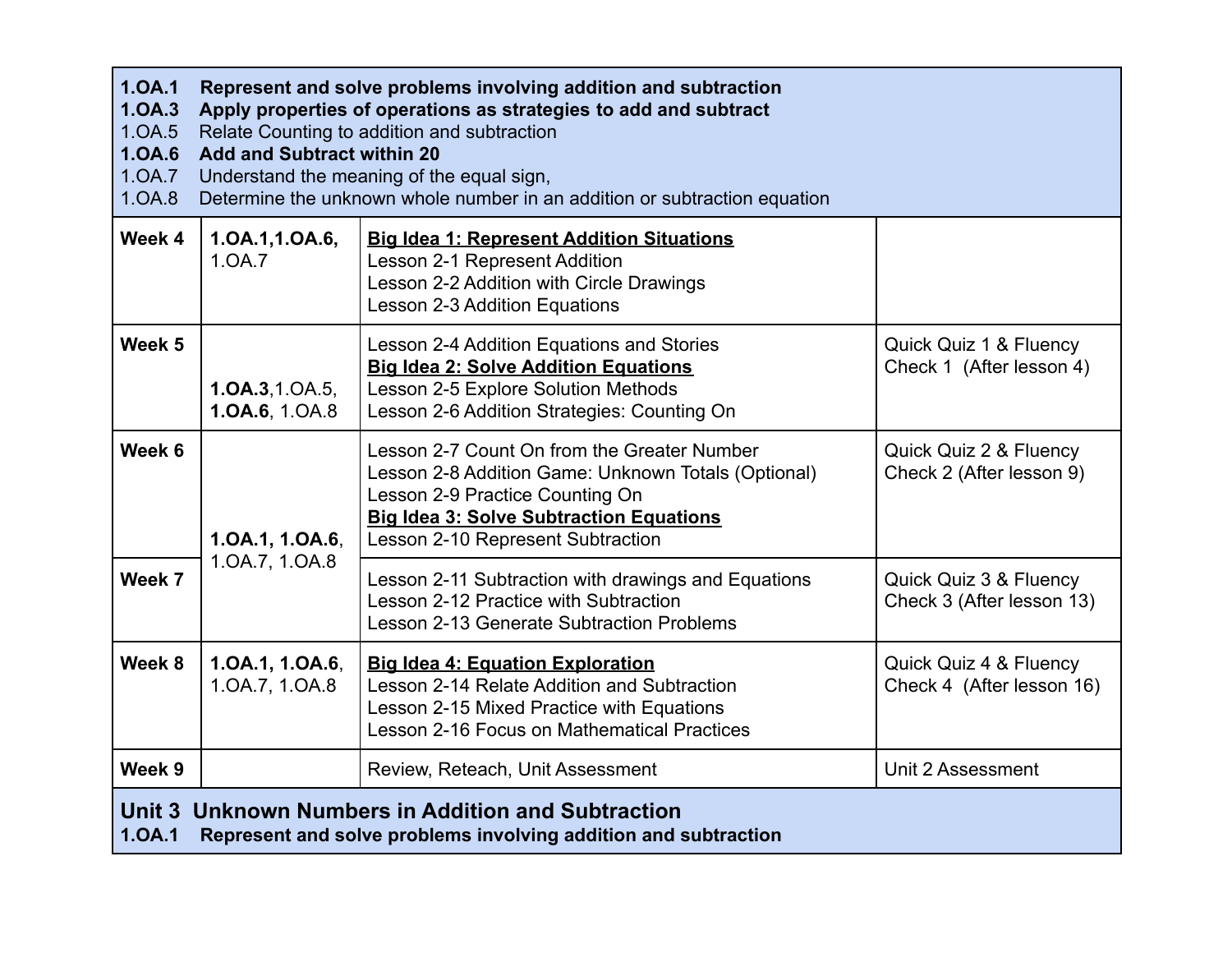| 1.0A.4<br><b>Understand Subtraction as a Missing Addend Problem</b><br>1.0A.5<br>Relate Counting to addition and subtraction<br>1.0A.6<br><b>Add and Subtract within 20</b><br>1.0A.7<br>Understand the meaning of the equal sign,<br>1.0A.8<br>Determine the unknown whole number in an addition or subtraction equation                                                                                                                                                                                               |                                                      |                                                                                                                                                                                                                                                                        |                                                                                                          |
|-------------------------------------------------------------------------------------------------------------------------------------------------------------------------------------------------------------------------------------------------------------------------------------------------------------------------------------------------------------------------------------------------------------------------------------------------------------------------------------------------------------------------|------------------------------------------------------|------------------------------------------------------------------------------------------------------------------------------------------------------------------------------------------------------------------------------------------------------------------------|----------------------------------------------------------------------------------------------------------|
| <b>Week</b><br>10                                                                                                                                                                                                                                                                                                                                                                                                                                                                                                       | 1.0A.1, 1.0A.5,<br>1.0A.6, 1.0A.8                    | <b>Big Idea 1: Counting On with Addition Situations</b><br>Lesson 3-1 Explore Unknowns<br>Lesson 3-2 Problems with Unknowns<br>Lesson 3-3 Solve Equations with Unknown Partners<br>Lesson 3-4 Addition Game: Unknown Partners                                          |                                                                                                          |
| Week 11                                                                                                                                                                                                                                                                                                                                                                                                                                                                                                                 | 1.0A.1, 1.0A.4,<br>$1.0A.5$ ,                        | Lesson 3-5 Practice with Unknown Partners (Optional)<br><b>Big Idea: 2 Counting On with Subtraction Situations</b><br>Lesson 3-6 Subtraction Strategies<br>Lesson 3-7 Subtraction Stories and Games (Optional)<br>Lesson 3-8 Practice with Subtraction                 | Quick Quiz 1 & Fluency<br>Check 5 (After lesson 5)<br>Quick Quiz 2 & Fluency<br>Check 6 (After lesson 8) |
| <b>Week</b><br>12                                                                                                                                                                                                                                                                                                                                                                                                                                                                                                       | 1.0A.1, 1.0A.4,<br>1.0A.5, 1.0A.6,<br>1.0A.7, 1.0A.8 | <b>Big Idea 3: Mixed Story Problems</b><br>Lesson 3-9 Relate Addition and Subtraction Situations (May<br>take 2 days)<br><b>Lesson 3-10 Solve Mixed Problems</b><br>Lesson 3-11 Practice with Mixed Problems (Optional)<br>Lesson 3-12 Focus on Mathematical Practices | Quick Quiz 3 & Fluency<br>Check 7 (After lesson 12)                                                      |
| <b>Week</b><br>13                                                                                                                                                                                                                                                                                                                                                                                                                                                                                                       |                                                      | Review, Reteach, Unit Assessment                                                                                                                                                                                                                                       | Unit 3 Assessment                                                                                        |
| <b>Unit 4 Place Value Concepts</b><br>1.0A.1<br>Represent and solve problems involving addition and subtraction<br>1.0A.3<br>Apply properties of operations as strategies to add and subtract<br>1.0A.5<br>Relate Counting to addition and subtraction<br><b>Add and Subtract within 20</b><br>1.0A.6<br>1.0A.8<br>Determine the unknown whole number in an addition or subtraction equation<br>1.NBT.1 Count to 120<br>1.NBT.2 Understand that the two digits of a two-digit number represent amounts of tens and ones |                                                      |                                                                                                                                                                                                                                                                        |                                                                                                          |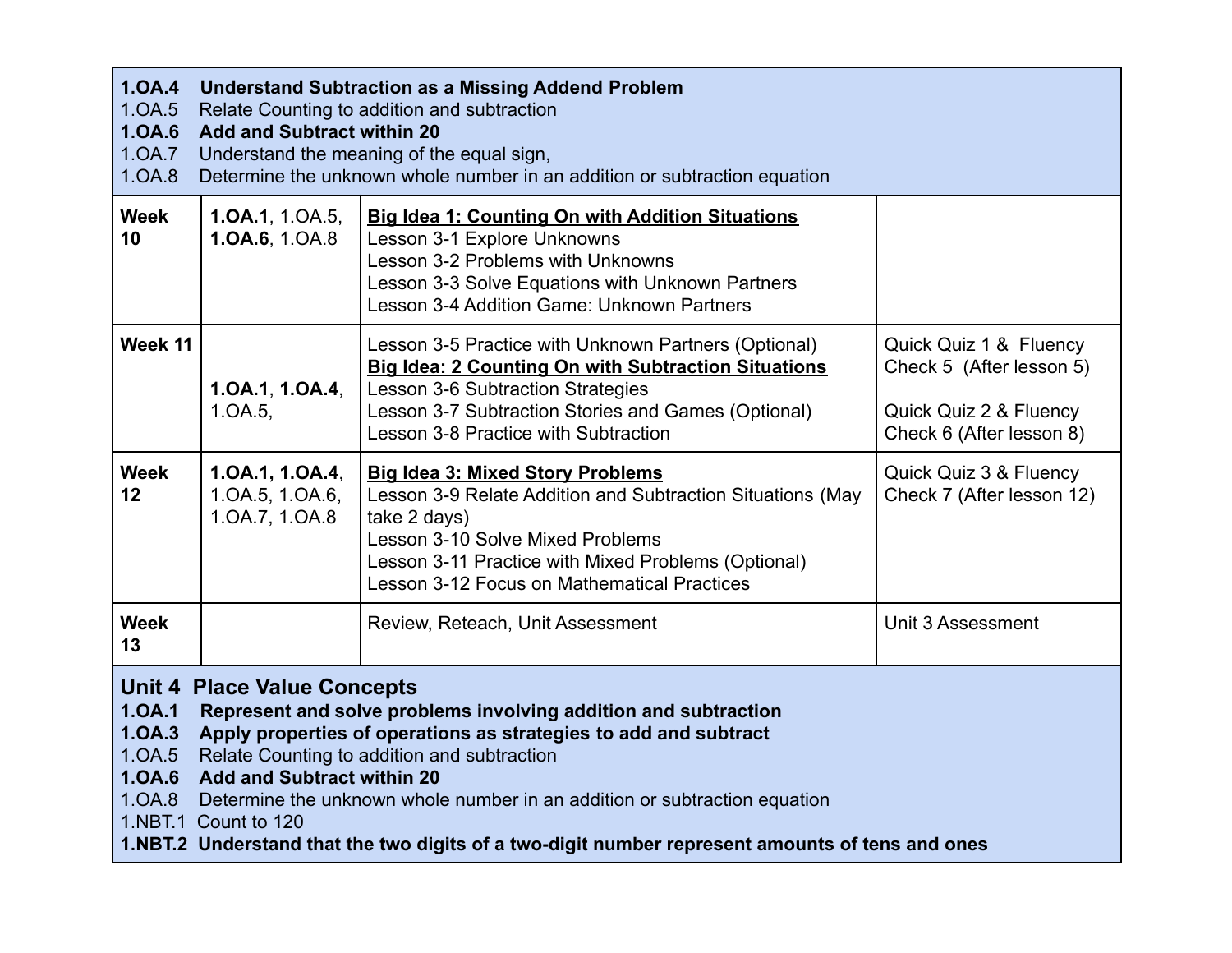| 1.NBT.3 Compare two two-digit numbers<br>1.NBT.4 Add within 100<br>1.NBT.5 Given a two-digit number, mentally find 10 more and 10 less                                                           |                                                                                   |                                                                                                                                                                                                 |                                                      |
|--------------------------------------------------------------------------------------------------------------------------------------------------------------------------------------------------|-----------------------------------------------------------------------------------|-------------------------------------------------------------------------------------------------------------------------------------------------------------------------------------------------|------------------------------------------------------|
| <b>Week</b><br>14                                                                                                                                                                                | 1.0A.1, 1.0A.3,<br>1.0A.5, <b>1.0A.6</b> ,<br>1.0A.8, 1.NBT.1,<br><b>1.NBT.2.</b> | <b>Big Idea 1: Tens and Teens</b><br>Lesson 4-1 Introduction to Tens Grouping<br>Lesson 4-2 Explore Teen Numbers<br>Lesson 4-3 Represent and Compare Teen Numbers                               |                                                      |
| <b>Week</b><br>15                                                                                                                                                                                | 1.NBT.3, 1.NBT.5                                                                  | Lesson 4-4 Visualize Teen Addition<br>Lesson 4-5 Teen Addition Strategies<br>Lesson 4-6 Investigate Doubles                                                                                     | Quick Quiz 1 & Fluency<br>Check 8 (After lesson 6)   |
| <b>Week</b><br>16                                                                                                                                                                                | 1.0A.5, 1.0A.6,<br>1.0A.8, 1.NBT.1,<br><b>1.NBT.2.</b>                            | Big Idea 2: Place Value to 100<br>Lesson 4-7 Understand Tens and Ones<br>Lesson 4-8 Integrate Tens and Ones<br>1.NBT.3, 1.NBT.4   Lesson 4-9 Practice Grouping Ones into Tens                   |                                                      |
| <b>Week</b><br>17                                                                                                                                                                                |                                                                                   | Lesson 4-10 Add with Groups of Tens (May take 2 days)<br>Lesson 4-11 Practice with Tens and Ones<br>Lesson 4-12 Use Place Value to Compare Numbers                                              | Quick Quiz 2 & Fluency<br>Check 9 (After lesson 12)  |
| <b>Week</b><br>18                                                                                                                                                                                | 1.0A.5, 1.0A.6,<br>$1.$ NBT $.1,$<br><b>1.NBT.2.</b>                              | <b>Big Idea 3: Addition Strategies</b><br>Lesson 4-13 Add Tens or Ones<br>Lesson 4-14 Mixed Addition with Tens and Ones<br>1.NBT.3, 1.NBT.4   Lesson 4-15 Counting On Strategy: 2-Digit Numbers |                                                      |
| <b>Week</b><br>19                                                                                                                                                                                |                                                                                   | Lesson 4-16 Practice with 2-Digit Numbers<br>Lesson 4-17 2-Digit Addition Games<br>Lesson 4-18 Focus on Mathematical Practices                                                                  | Quick Quiz 3 & Fluency<br>Check 10 (After lesson 18) |
| <b>Week</b><br>20                                                                                                                                                                                |                                                                                   | Review, Reteach, Unit Assessment                                                                                                                                                                | Unit 4 Assessment                                    |
| <b>Unit 5 Place Value Situations</b><br>1.0A.1<br>Represent and solve problems involving addition and subtraction<br>Solve word problems that call for addition of three whole numbers<br>1.0A.2 |                                                                                   |                                                                                                                                                                                                 |                                                      |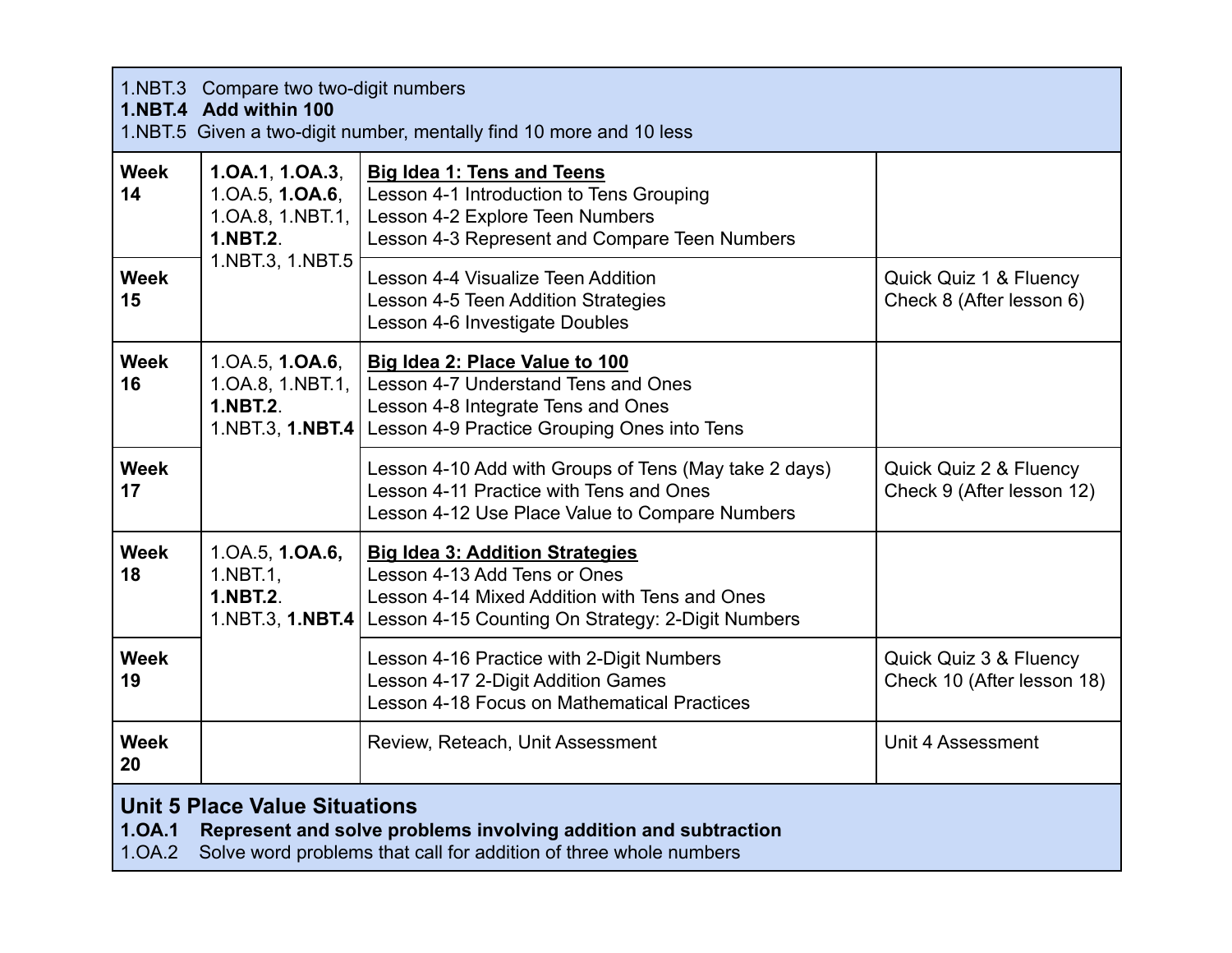| 1.0A.3<br>Apply properties of operations as strategies to add and subtract<br>1.0A.4<br><b>Understand Subtraction as a Missing Addend Problem</b><br>Relate Counting to addition and subtraction<br>1.0A.5<br>1.0A.6 Add and Subtract within 20<br>1.0A.8 Determine the unknown whole number in an addition or subtraction equation<br>1.NBT.1 Count to 120<br>1.NBT.2 Understand that the two digits of a two-digit number represent amounts of tens and ones<br>1.NBT.4 Add within 100<br>1.NBT.5 Given a two-digit number, mentally find 10 more and 10 less<br>1.NBT.6 Subtract multiples of 10 within 100. |                                                                  |                                                                                                                                                                                                           |                                                      |
|-----------------------------------------------------------------------------------------------------------------------------------------------------------------------------------------------------------------------------------------------------------------------------------------------------------------------------------------------------------------------------------------------------------------------------------------------------------------------------------------------------------------------------------------------------------------------------------------------------------------|------------------------------------------------------------------|-----------------------------------------------------------------------------------------------------------------------------------------------------------------------------------------------------------|------------------------------------------------------|
| <b>Week</b><br>21                                                                                                                                                                                                                                                                                                                                                                                                                                                                                                                                                                                               | 1.0A.1, 1.0A.2,<br>1.0A.3 1.0A.4<br>1.0A.5 1.0A.6<br>1.0A.8      | <b>Big Idea 1: Teen Solution Methods</b><br>Lesson 5-1 Unknown Partners with Teen Totals (May take 2<br>days)<br>Lesson 5-2 Subtraction with Teen Numbers<br>Lesson 5-3 Mixed Practice with Teen Problems |                                                      |
| <b>Week</b><br>22                                                                                                                                                                                                                                                                                                                                                                                                                                                                                                                                                                                               |                                                                  | Lesson 5-4 Small Group Practice<br>Lesson 5-5 Teen Problems with Various Unknowns<br>Lesson 5-6 Problems with Three Addends                                                                               | Quick Quiz 1 & Fluency<br>Check 11 (After lesson 6)  |
| <b>Week</b><br>23                                                                                                                                                                                                                                                                                                                                                                                                                                                                                                                                                                                               | 1.0A.1, 1.0A.2,<br>1.0A.6, 1.NBT.1<br>1.NBT.2,<br><b>1.NBT.4</b> | <b>Big Idea 2: Find Patterns and Relationships</b><br>Lesson 5-7 Count with Groups of 10<br>Lesson 5-8 Numbers Through 120 (May take 2 days)<br>Lesson 5-9 Add and Subtract Tens                          |                                                      |
| <b>Week</b><br>24                                                                                                                                                                                                                                                                                                                                                                                                                                                                                                                                                                                               | 1.NBT.5<br>1.NBT.6                                               | Lesson 5-10 Add and Subtract Multiples of 10<br>Lesson 5-11 Focus on Mathematical Practices                                                                                                               | Quick Quiz 2 & Fluency<br>Check 12 (After lesson 11) |
| <b>Week</b><br>25                                                                                                                                                                                                                                                                                                                                                                                                                                                                                                                                                                                               |                                                                  | Review, Reteach, Unit Assessment                                                                                                                                                                          | Unit 5 Assessment                                    |
| <b>Unit 6 Comparisons and Data</b><br>Represent and solve problems involving addition and subtraction<br>1.0A.1<br>1.0A.2<br>Solve word problems that call for addition of three whole numbers                                                                                                                                                                                                                                                                                                                                                                                                                  |                                                                  |                                                                                                                                                                                                           |                                                      |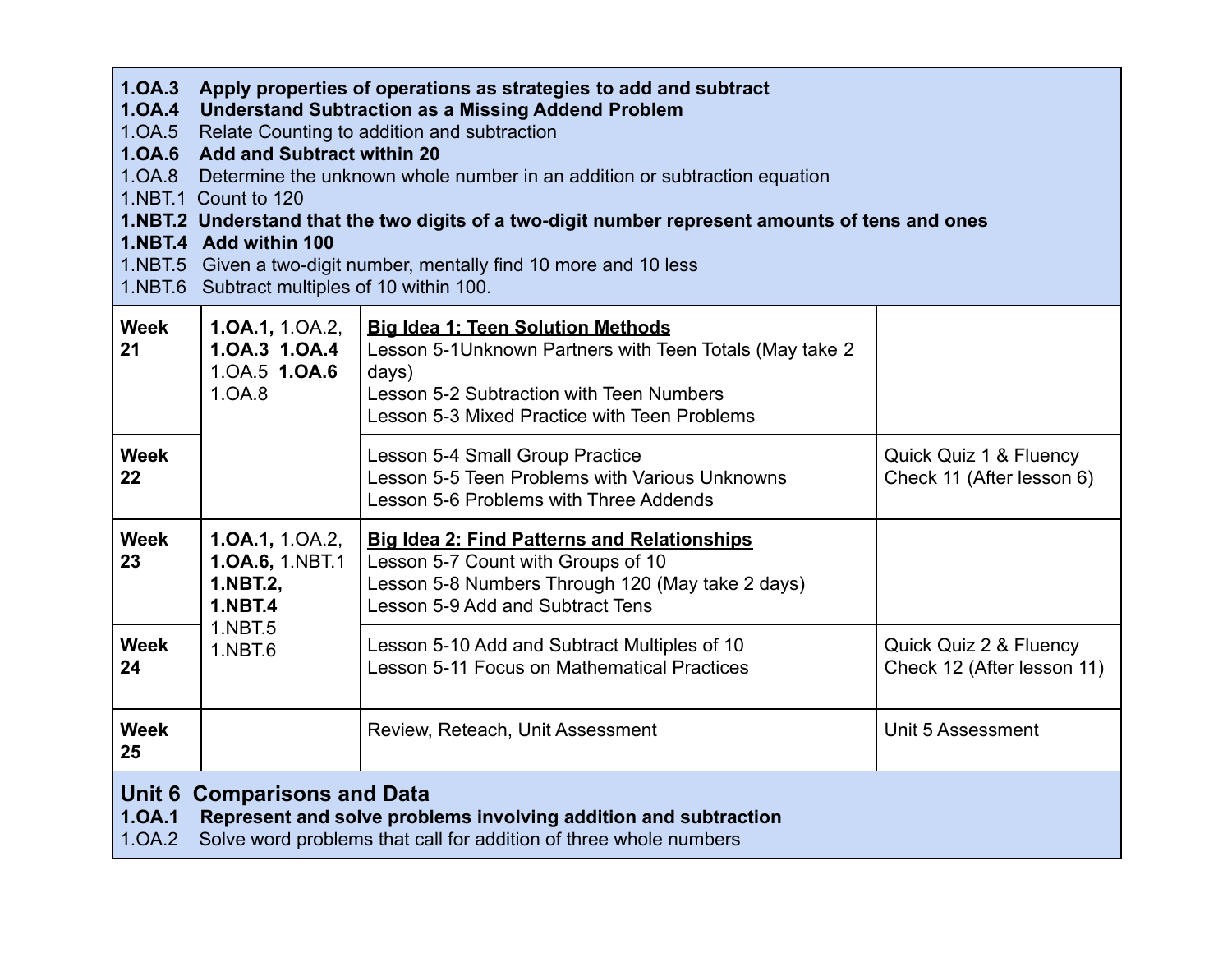| 1.0A.6<br><b>Add and Subtract within 20</b><br>1.MD.4<br>Organize, represent and interpret data                                                                                                                                                                                                                                                                                                                                                                                                          |                                      |                                                                                                                                                                                                                                                    |                                                     |
|----------------------------------------------------------------------------------------------------------------------------------------------------------------------------------------------------------------------------------------------------------------------------------------------------------------------------------------------------------------------------------------------------------------------------------------------------------------------------------------------------------|--------------------------------------|----------------------------------------------------------------------------------------------------------------------------------------------------------------------------------------------------------------------------------------------------|-----------------------------------------------------|
| <b>Week</b><br>26                                                                                                                                                                                                                                                                                                                                                                                                                                                                                        | 1.0A.1, $1.0A.2$ ,<br>1.0A.6, 1.MD.4 | <b>Big Idea: Represent and Compare Data</b><br>Lesson 6-1 Explore Representing Data<br>Lesson 6-2 Organize Categorical Data (May take 2 days)<br>Lesson 6-3 Use Stair Steps to Represent                                                           |                                                     |
| <b>Week</b><br>27                                                                                                                                                                                                                                                                                                                                                                                                                                                                                        |                                      | Lesson 6-4 Data Sets with Three Categories<br>Lesson 6-5 Data Collecting<br>Big Idea 2: Compare Problem Types<br>Lesson 6-6 Introduce Comparison Bars                                                                                              | Quick Quiz 1 & Fluency<br>Check 13 (After lesson 5) |
| <b>Week</b><br>28                                                                                                                                                                                                                                                                                                                                                                                                                                                                                        |                                      | Lesson 6-7 Comparison Bars and Comparing Language<br>(May take 2 days)<br>Lesson 6-8 Solve Compare Problems<br>Lesson 6-9 Focus on Mathematical Practices                                                                                          | Quick Quiz 2 & Fluency<br>Check 14 (After lesson 9) |
| <b>Week</b><br>29                                                                                                                                                                                                                                                                                                                                                                                                                                                                                        |                                      | Review, Reteach, Unit Assessment                                                                                                                                                                                                                   | Unit 6 Assessment                                   |
| <b>Unit 7 Geometry Measurement and Equal Shares</b><br>1.0A.6<br><b>Add and Subtract within 20</b><br>1.MD.1<br>Order three objects by length<br>1.MD.2<br>Expresses the length of an object as a whole number<br>Tell and write time in hours and half-hours<br>1.MD.3<br>1.G.1<br>Distinguish between defining attributes versus non-defining attributes; build and draw shapes<br>1.G.2<br>Compose shapes to create a composite shape<br>1.G.3<br>Partitions circles and rectangles into equal shares |                                      |                                                                                                                                                                                                                                                    |                                                     |
| <b>Week</b><br>30                                                                                                                                                                                                                                                                                                                                                                                                                                                                                        | 1.0A.6, 1.MD.3                       | <b>Big Idea 1: Tell and Write Time</b><br>Lesson 7-1 Introduction to Time<br>Lesson 7-2 Tell and Write Time in Hours<br>Lesson 7-3 Time in Our Day<br>Lesson 7-4 Tell and Write Time in Half-Hours<br>Lesson 7-5 Practice Telling and Writing TIme | Quick Quiz 1 & Fluency<br>Check 15 (After lesson 5) |